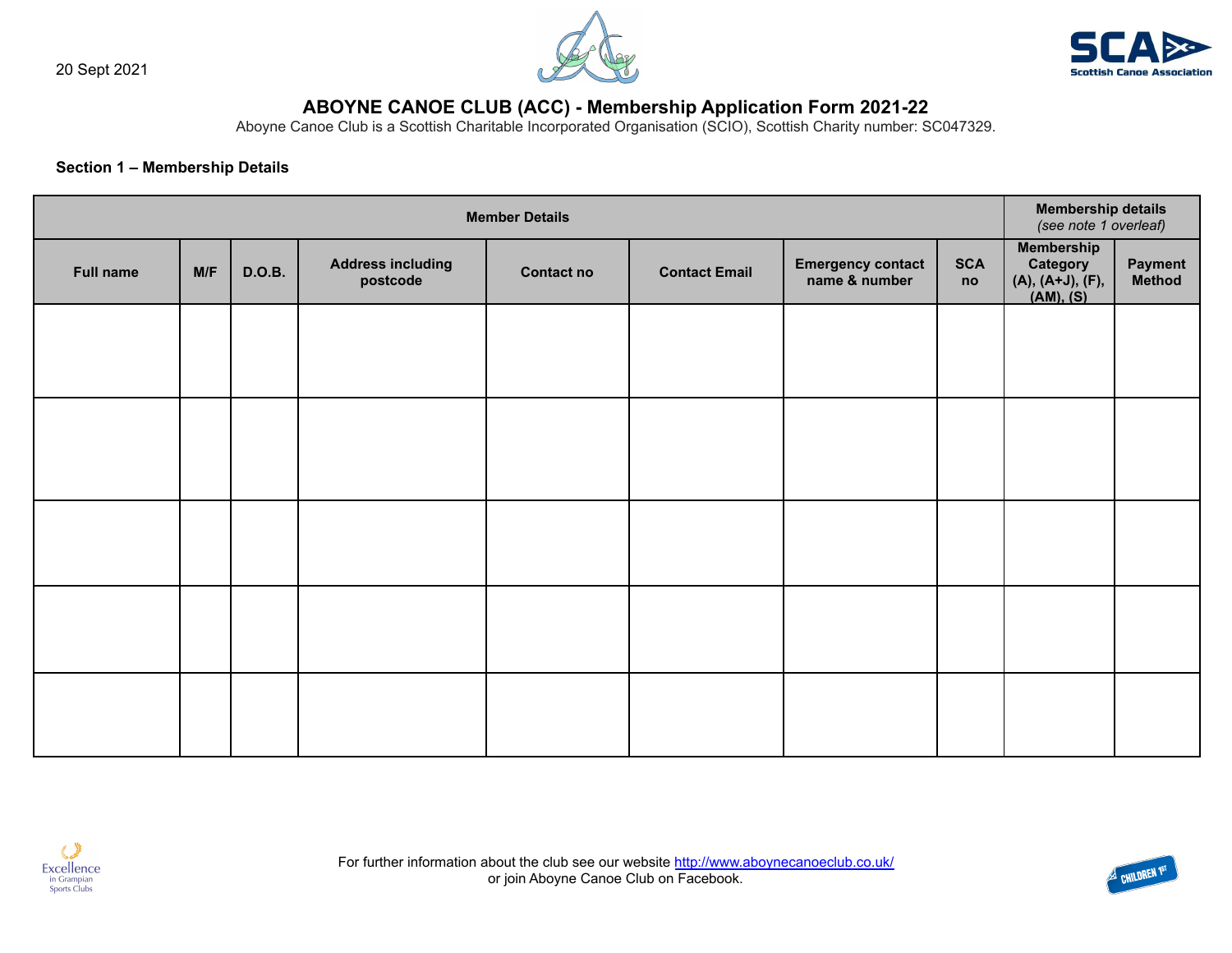



**Note 1 MEMBERSHIP CATEGORY/FEES**

- 
- 1) Adult £20 (A) (F) Companied Junior adult & under 18 £30 (A+J) 3) Family £40 (F)
- 
- **4) Associate Membership - £5 (AM) 5) Social (Non-Paddling Members) - £0 (S)**

Family – All members of the same family can be included in the family membership even if they do not intend to paddle. Please mark anyone in the family who doesn't intend to paddle as a non paddling (NPM). However if they decide they wish to give it a try they are covered for membership and subsequently insured.

**No Juniors can join the club without an adult.** Under 16s must be accompanied by an adult at all times during events. This can be on the bank, on poolside or in a boat as well. At the coaches discretion 16 and 17 year olds can attend events without an accompanying adult. Cash to be paid separately for pool sessions / Knockburn sessions / on trips

# **PAYMENT METHODS**

Where possible please email completed forms to [aboynecanoeclub@gmail.com](mailto:aboynecanoeclub@gmail.com) and pay fees online directly into our bank account (details below).

1) I have paid directly to Aboyne Canoe Club account and emailed my form to [aboynecanoeclub@gmail.com](mailto:aboynecanoeclub@gmail.com)

**Account Name: Aboyne Canoe Club Bank Sort Code: 30-25-82 Account No: 00810849** *(Please add your surname & initial for online banking reference)*

2) I have written a Cheque made payable to Aboyne Canoe Club and posted to:

**Aboyne Canoe Club, c/o Jane Aiken (membership secretary), Loinmuie, Monaltrie Avenue, Ballater AB35 5RX**

giftaid it



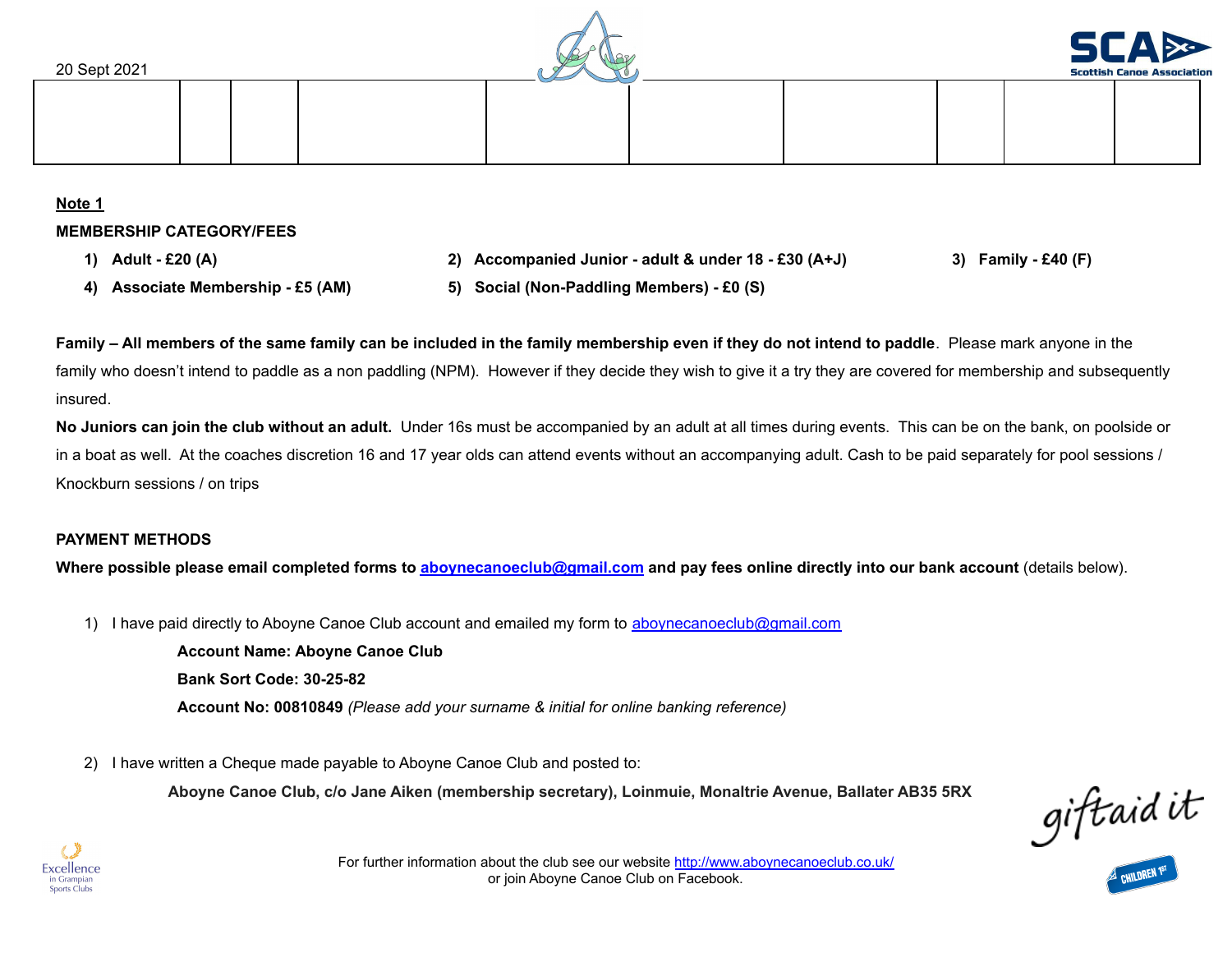20 Sept 2021





GIFT AID - for every £1 you give us, we get an extra 25p - at no extra cost to you. I would like Aboyne Canoe Club SCIO to reclaim the tax on any eligible donations or membership subscriptions that I have already made in the last four years or will make until further notice. I am a UK taxpayer and understand that if I pay less Income Tax and/or Capital Gains Tax than the amount of Gift Aid claimed on all my donations and membership subscriptions in that tax year it is my

responsibility to pay any difference. **Y / N**



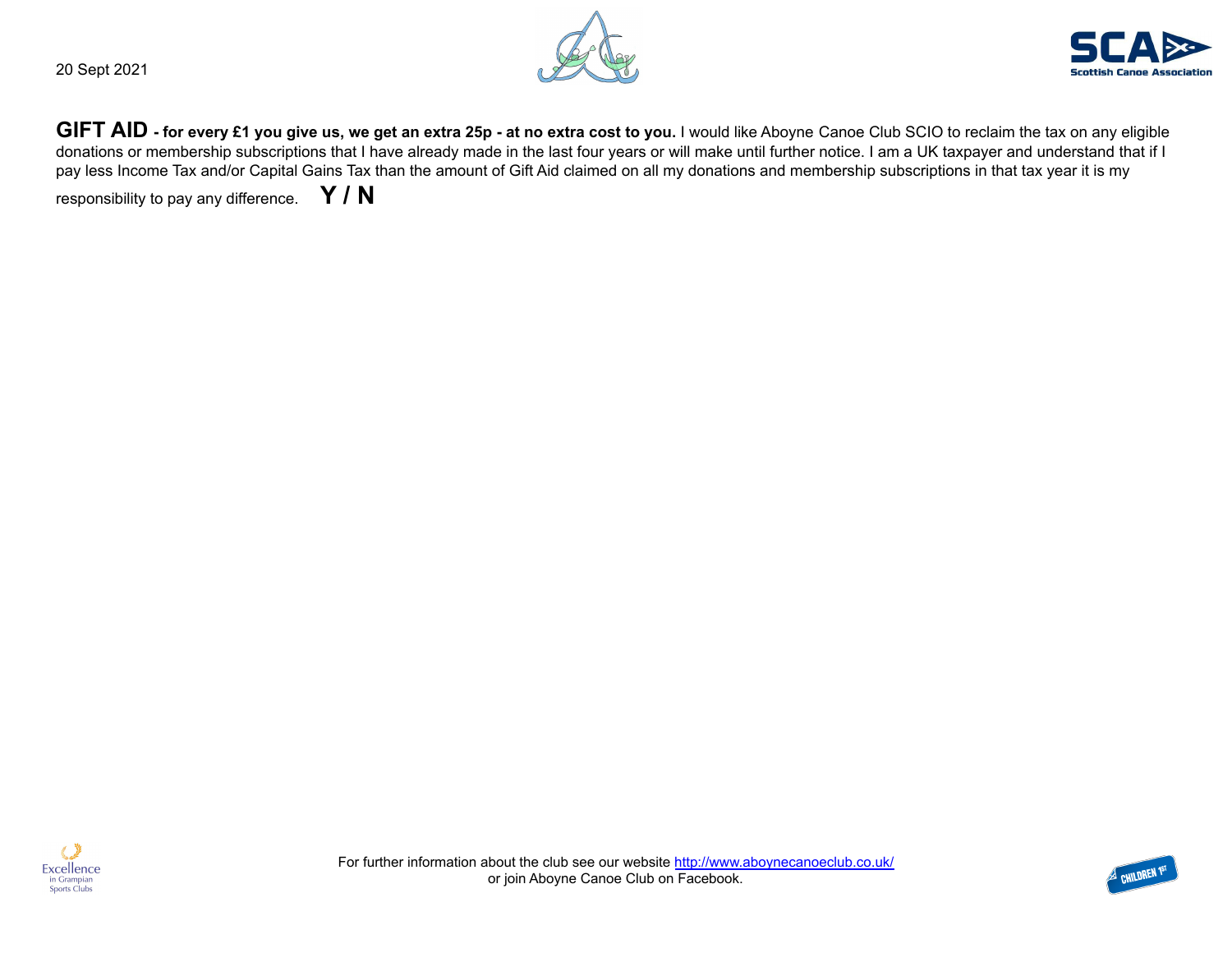



# **Section 2 – Paddle Sport Experience**

| <b>Member Name</b> | <b>Discipline</b><br>(White Water, Canoe, Sea Kayak, Touring,<br>Wild Water Racing, Polo, Surf, Marathon,<br>Slalom, Freestyle, Sprint etc) | Experience level & / or relevant<br>qualifications<br>(Beginner / intermediate / Expert /<br>Coach / Leader etc) | I have the following equipment<br>(ACC will provide equipment for<br>all sessions as required with the<br>exception of clothing) |
|--------------------|---------------------------------------------------------------------------------------------------------------------------------------------|------------------------------------------------------------------------------------------------------------------|----------------------------------------------------------------------------------------------------------------------------------|
|                    |                                                                                                                                             |                                                                                                                  |                                                                                                                                  |
|                    |                                                                                                                                             |                                                                                                                  |                                                                                                                                  |
|                    |                                                                                                                                             |                                                                                                                  |                                                                                                                                  |
|                    |                                                                                                                                             |                                                                                                                  |                                                                                                                                  |
|                    |                                                                                                                                             |                                                                                                                  |                                                                                                                                  |
|                    |                                                                                                                                             |                                                                                                                  |                                                                                                                                  |



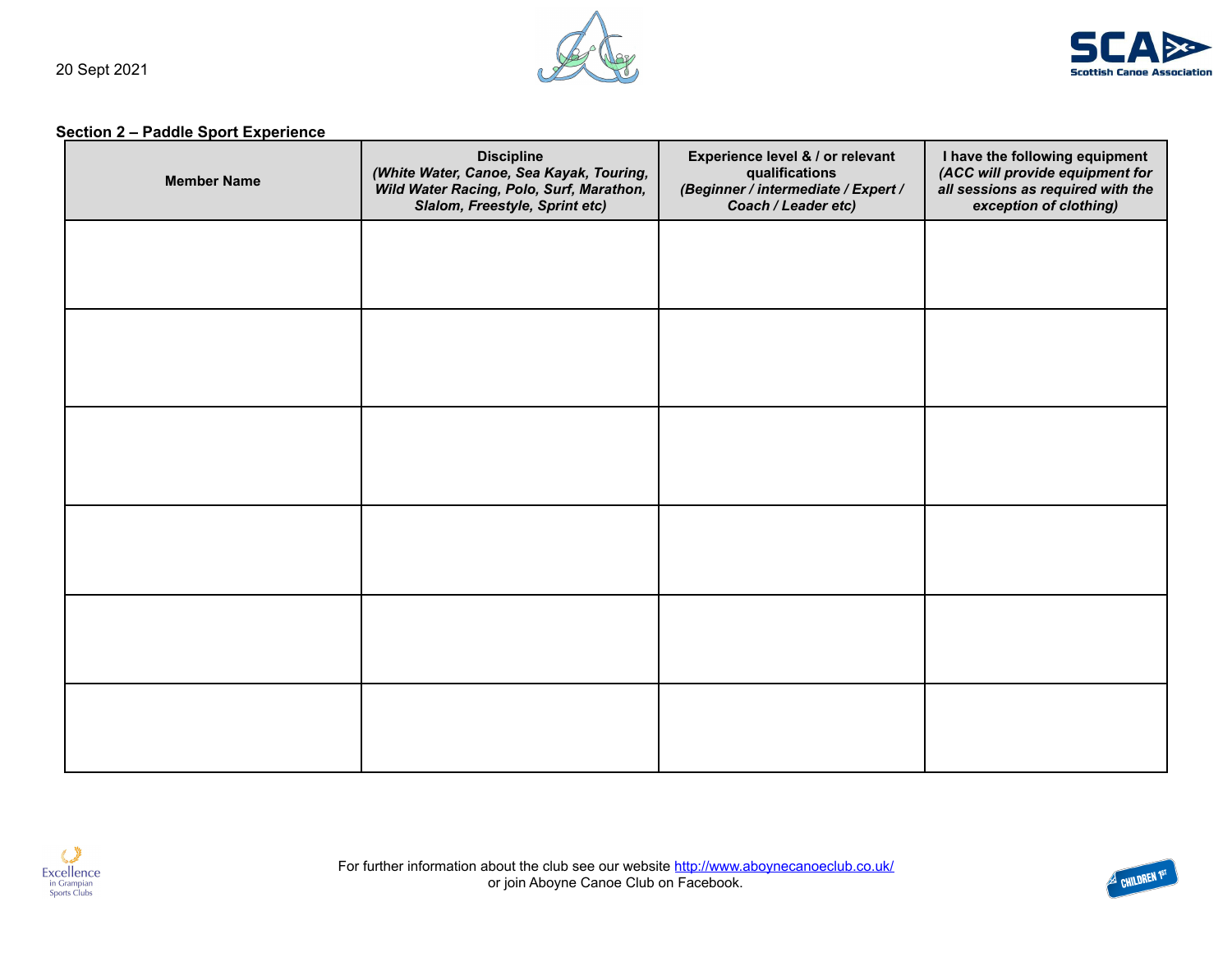



#### **Section 3 – Consent / Marketing (see note 2)**

*Please only tick the boxes if you confirm your consent*

| <b>Member Name</b> | I am willing to<br>apply for PVG /<br><b>Disclosure to</b><br>assist with<br>junior club<br>members | I hereby consent for<br>photographs of myself /<br>my children to appear on<br>the ACC website or<br>Facebook(closed group for<br>members)<br>(ACC will contact members<br>ahead of using any<br>photographic images in the<br>press/advertising material/FB<br>Page). | I hereby consent to<br>receive information<br>from ACC (and our<br>partner organisations)<br>regarding sessions /<br>project information/<br>marketing<br>/newsletters) by<br>e-mail | I hereby give my consent for<br>ACC to store and use my<br>data to enable my<br>participation in ACC<br>activities | I hereby consent for ACC to<br>share my details with funders /<br>governing body / local<br>authority as required |
|--------------------|-----------------------------------------------------------------------------------------------------|------------------------------------------------------------------------------------------------------------------------------------------------------------------------------------------------------------------------------------------------------------------------|--------------------------------------------------------------------------------------------------------------------------------------------------------------------------------------|--------------------------------------------------------------------------------------------------------------------|-------------------------------------------------------------------------------------------------------------------|
|                    |                                                                                                     |                                                                                                                                                                                                                                                                        |                                                                                                                                                                                      |                                                                                                                    |                                                                                                                   |
|                    |                                                                                                     |                                                                                                                                                                                                                                                                        |                                                                                                                                                                                      |                                                                                                                    |                                                                                                                   |
|                    |                                                                                                     |                                                                                                                                                                                                                                                                        |                                                                                                                                                                                      |                                                                                                                    |                                                                                                                   |
|                    |                                                                                                     |                                                                                                                                                                                                                                                                        |                                                                                                                                                                                      |                                                                                                                    |                                                                                                                   |
|                    |                                                                                                     |                                                                                                                                                                                                                                                                        |                                                                                                                                                                                      |                                                                                                                    |                                                                                                                   |